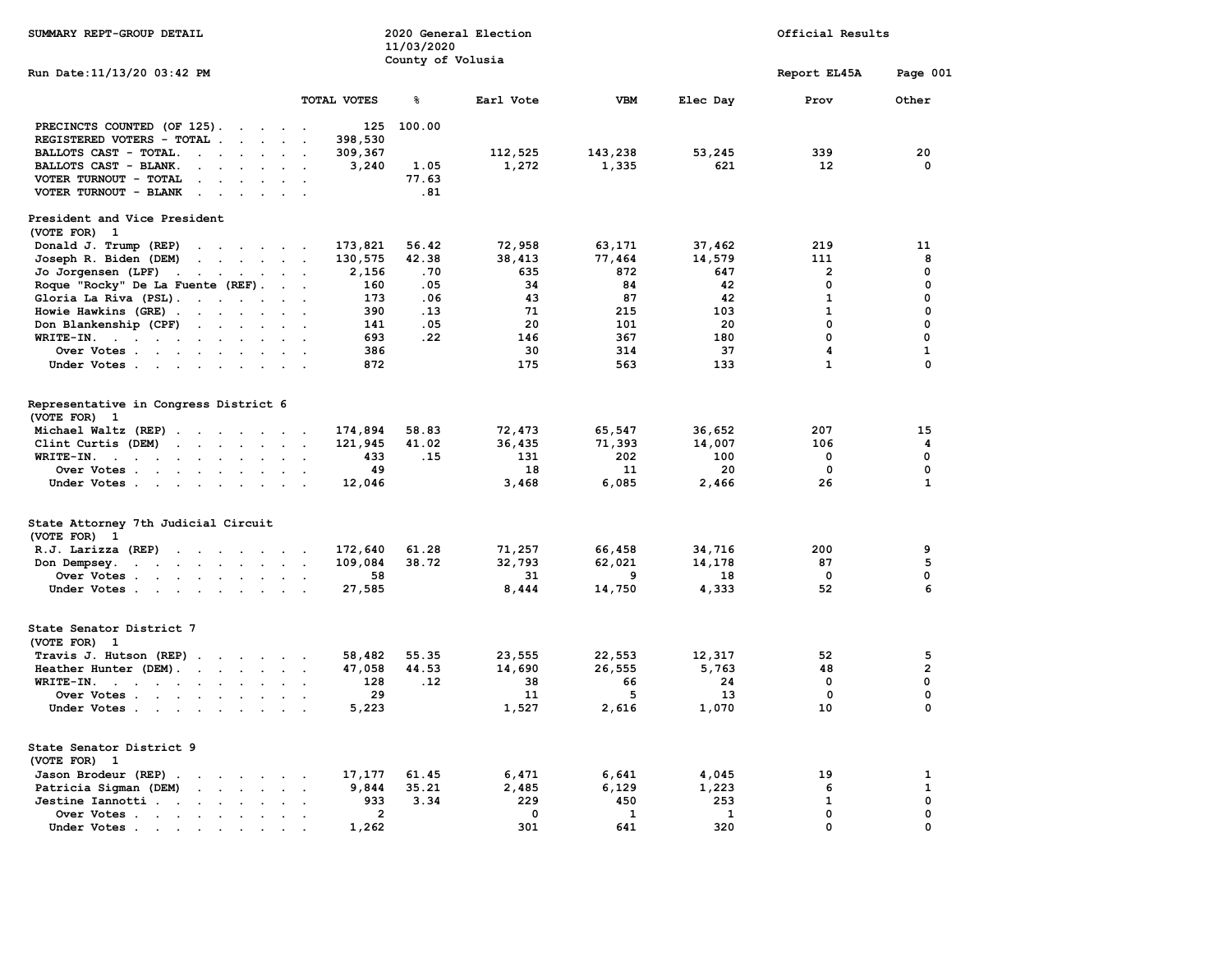| SUMMARY REPT-GROUP DETAIL                                                                                              |                                | 11/03/2020        | 2020 General Election |             | Official Results |              |                |
|------------------------------------------------------------------------------------------------------------------------|--------------------------------|-------------------|-----------------------|-------------|------------------|--------------|----------------|
| Run Date:11/13/20 03:42 PM                                                                                             |                                | County of Volusia |                       |             |                  | Report EL45A | Page 002       |
|                                                                                                                        | TOTAL VOTES                    | ៖                 | Earl Vote             | <b>VBM</b>  | Elec Day         | Prov         | Other          |
| State Representative District 24<br>(VOTE FOR) 1                                                                       |                                |                   |                       |             |                  |              |                |
| Paul Renner (REP).                                                                                                     | 12,408                         | 66.92             | 4,131                 | 5,038       | 3,227            | 12           | 0              |
| Adam Morley (DEM).                                                                                                     | 6,134                          | 33.08             | 1,266                 | 4,142       | 723              | 2            | 1              |
| Over Votes                                                                                                             | 0                              |                   | 0                     | $\mathbf 0$ | $\mathbf 0$      | $\mathbf 0$  | 0              |
| Under Votes                                                                                                            | 896                            |                   | 218                   | 481         | 197              | 0            | 0              |
| State Representative District 25<br>(VOTE FOR) 1                                                                       |                                |                   |                       |             |                  |              |                |
| Tom Leek $(REF)$ .                                                                                                     | 65,675                         | 62.68             | 28,721                | 25,015      | 11,856           | 78           | 5              |
| Sarah Zutter (DEM)<br>the contract of the contract of the                                                              | 36,696                         | 35.02             | 10,357                | 23,211      | 3,099            | 27           | 2              |
| Joseph "Joe" Hannoush (LPF)                                                                                            | 2,407                          | 2.30              | 866                   | 934         | 603              | 4            | $\mathbf 0$    |
| Over Votes                                                                                                             | 11                             |                   | 6                     | 3           | 2                | 0            | 0              |
| Under Votes                                                                                                            | 5,710                          |                   | 1,726                 | 2,966       | 996              | 21           | 1              |
| State Representative District 26<br>(VOTE FOR) 1                                                                       |                                |                   |                       |             |                  |              |                |
| Elizabeth Fetterhoff (REP).                                                                                            | 44,278                         | 53.06             | 17,649                | 17,470      | 9,103            | 53           | з              |
| Patrick Henry (DEM)                                                                                                    | 39,164                         | 46.94             | 12,637                | 21,212      | 5,267            | 48           | 0              |
| Over Votes                                                                                                             | 9                              |                   | $\overline{2}$        | 4           | 3                | 0            | 0              |
| Under Votes                                                                                                            | 3,528                          |                   | 934                   | 1,832       | 758              | 4            | 0              |
| State Representative District 27<br>(VOTE FOR) 1                                                                       |                                |                   |                       |             |                  |              |                |
| Webster Barnaby (REP)                                                                                                  | 49,486                         | 56.19             | 21,014                | 16,876      | 11,531           | 63           | 2              |
| Dolores Guzman (DEM).<br>the contract of the contract of the                                                           | 38,583                         | 43.81             | 11,628                | 22,026      | 4,905            | 20           | 4              |
| Over Votes                                                                                                             | 20                             |                   | 15                    | 3           | 2                | 0            | 0              |
| Under Votes                                                                                                            | 4,362                          |                   | 1,355                 | 2,025       | 973              | 7            | $\overline{2}$ |
| Supreme Court - Carlos G. Muniz<br>(VOTE FOR) 1                                                                        |                                |                   |                       |             |                  |              |                |
| Yes                                                                                                                    | 176,185                        | 68.91             | 68,135                | 75,737      | 32,120           | 182          | 11             |
| No.                                                                                                                    | 79,482                         | 31.09             | 26,103                | 41,505      | 11,808           | 61           | 5              |
| Over Votes                                                                                                             | 72<br>$\overline{\phantom{a}}$ |                   | 41                    | 14          | 17               | 0            | 0              |
| Under Votes                                                                                                            | 53,628                         |                   | 18,246                | 25,982      | 9,300            | 96           | 4              |
| 5th Dist Crt of Appeal - Evander<br>(VOTE FOR) 1                                                                       |                                |                   |                       |             |                  |              |                |
| Yes<br>the contract of the contract of the contract of the contract of the contract of the contract of the contract of | 184,951                        | 73.25             | 67,722                | 85,590      | 31,447           | 179          | 13             |
| No.                                                                                                                    | 67,538                         | 26.75             | 25,637                | 29,823      | 12,007           | 68           | 3              |
| Over Votes                                                                                                             | 104                            |                   | 52                    | 27          | 25               | $^{\circ}$   | 0              |
| Under Votes                                                                                                            | 56,774                         |                   | 19,114                | 27,798      | 9,766            | 92           | 4              |
| 5th Dist Crt of Appeal - Grosshans<br>(VOTE FOR) 1                                                                     |                                |                   |                       |             |                  |              |                |
| Yes                                                                                                                    | 176,485                        | 70.33             | 66,981                | 77,775      | 31,531           | 185          | 13             |
| No.                                                                                                                    | 74,437                         | 29.67             | 25,724                | 37,029      | 11,620           | 61           | з              |
| Over Votes                                                                                                             | 47                             |                   | 25                    | 8           | 14               | 0            | 0              |
| Under Votes .<br>the contract of the contract of the contract of the contract of the contract of                       | 58,398                         |                   | 19,795                | 28,426      | 10,080           | 93           | 4              |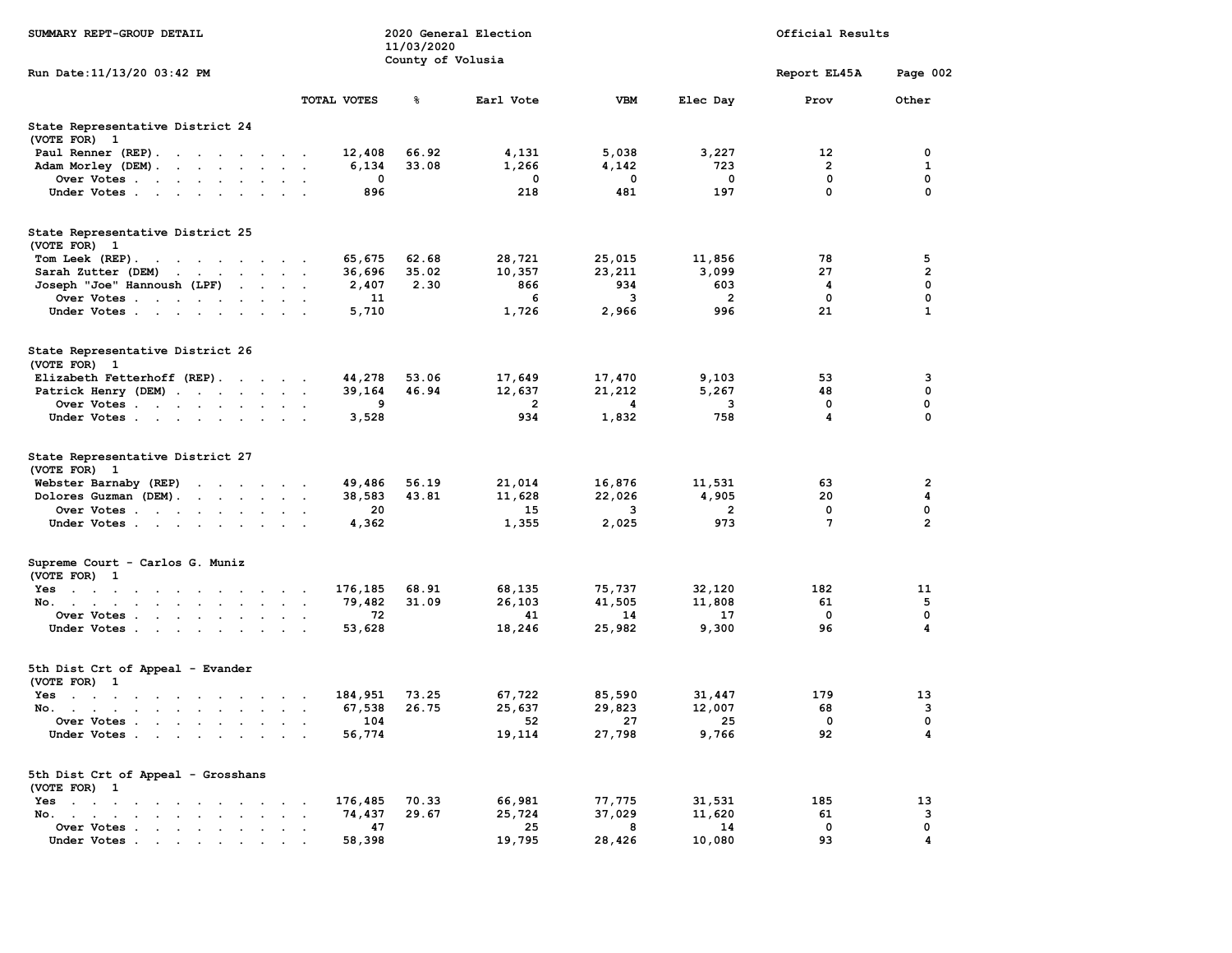| SUMMARY REPT-GROUP DETAIL                                                                                                                                                                                                                        |                                                        | 11/03/2020        | 2020 General Election |                | Official Results |              |                  |  |
|--------------------------------------------------------------------------------------------------------------------------------------------------------------------------------------------------------------------------------------------------|--------------------------------------------------------|-------------------|-----------------------|----------------|------------------|--------------|------------------|--|
| Run Date: 11/13/20 03:42 PM                                                                                                                                                                                                                      |                                                        | County of Volusia |                       |                |                  | Report EL45A | Page 003         |  |
|                                                                                                                                                                                                                                                  | <b>TOTAL VOTES</b>                                     | ៖                 | Earl Vote             | <b>VBM</b>     | Elec Day         | Prov         | Other            |  |
| 5th Dist Crt of Appeal - Harris<br>(VOTE FOR) 1                                                                                                                                                                                                  |                                                        |                   |                       |                |                  |              |                  |  |
| $Yes \t . \t .$<br>$\sim$ $\sim$<br>the company of the company of the company of                                                                                                                                                                 | 184,660                                                | 73.52             | 69,248                | 82,834         | 32,378           | 186          | 14               |  |
| No.                                                                                                                                                                                                                                              | 66,508                                                 | 26.48             | 23,341                | 32,419         | 10,692           | 54           | $\overline{2}$   |  |
| Over Votes .<br>$\cdot$ $\cdot$<br>$\sim$ $\sim$<br>$\sim$ $\sim$<br>$\cdot$                                                                                                                                                                     | 112<br>$\overline{\phantom{a}}$                        |                   | 66                    | 20             | 26               | 0            | 0                |  |
| Under Votes                                                                                                                                                                                                                                      | 58,087                                                 |                   | 19,870                | 27,965         | 10,149           | 99           | 4                |  |
| 5th Dist Crt of Appeal - Orfinger                                                                                                                                                                                                                |                                                        |                   |                       |                |                  |              |                  |  |
| (VOTE FOR) 1                                                                                                                                                                                                                                     |                                                        |                   |                       |                |                  |              |                  |  |
| $Yes \t . \t .$<br>the contract of the contract of the contract of the contract of the contract of the contract of the contract of                                                                                                               | 184,070                                                | 73.23             | 67,316                | 85,644         | 30,919           | 178          | 13               |  |
| No.<br>the contract of the contract of the<br>$\mathbf{r}$ , $\mathbf{r}$ , $\mathbf{r}$ , $\mathbf{r}$ , $\mathbf{r}$<br>Over Votes .                                                                                                           | 67,285<br>$\overline{\phantom{a}}$<br>54               | 26.77             | 24,926<br>20          | 30,357<br>17   | 11,939<br>17     | 60<br>0      | 3<br>$\mathbf 0$ |  |
| <u>na sa sa sa sa sa sa sa</u><br>Under Votes.                                                                                                                                                                                                   | 57,958                                                 |                   | 20,263                | 27,220         | 10,370           | 101          | 4                |  |
| $\sim$ $\sim$<br>$\sim$<br>$\sim$<br>$\sim$ $\sim$<br>$\sim$                                                                                                                                                                                     | $\sim$                                                 |                   |                       |                |                  |              |                  |  |
| 5th Dist Crt of Appeal - Sasso<br>(VOTE FOR) 1                                                                                                                                                                                                   |                                                        |                   |                       |                |                  |              |                  |  |
| Yes                                                                                                                                                                                                                                              | 177,889                                                | 71.89             | 67,014                | 79,497         | 31,190           | 176          | 12               |  |
| No.                                                                                                                                                                                                                                              | 69,541<br>$\sim$                                       | 28.11             | 24,160                | 34,084         | 11,234           | 59           | 4                |  |
| Over Votes .<br><b>Contract Contract</b><br>$\sim$<br>$\sim$ $\sim$                                                                                                                                                                              | 49                                                     |                   | 16                    | 18             | 15               | $\mathbf 0$  | $\mathbf 0$      |  |
| Under Votes                                                                                                                                                                                                                                      | 61,888                                                 |                   | 21,335                | 29,639         | 10,806           | 104          | 4                |  |
| 5th Dist Crt of Appeal - Wallis<br>(VOTE FOR) 1                                                                                                                                                                                                  |                                                        |                   |                       |                |                  |              |                  |  |
| Yes                                                                                                                                                                                                                                              | 179,399<br>$\cdot$ .                                   | 72.35             | 66,743                | 81,422         | 31,036           | 186          | 12               |  |
| No.<br>$\sim$<br>$\sim$<br>$\sim$                                                                                                                                                                                                                | 68,563<br>$\ddot{\phantom{0}}$<br>$\ddot{\phantom{1}}$ | 27.65             | 24,528                | 32,515         | 11,462           | 55           | $\overline{3}$   |  |
| Over Votes                                                                                                                                                                                                                                       | 30                                                     |                   | 10                    | 14             | 6                | $\Omega$     | $\mathbf 0$      |  |
| Under Votes.<br><b>Service Control</b><br>$\sim$<br>$\sim$<br>$\sim$<br>$\sim$                                                                                                                                                                   | 61,375                                                 |                   | 21,244                | 29,287         | 10,741           | 98           | 5                |  |
| Circuit Judge, 7th Judicial, Group 14<br>(VOTE FOR) 1                                                                                                                                                                                            |                                                        |                   |                       |                |                  |              |                  |  |
| Joan Anthony "0"<br>$0$ "".                                                                                                                                                                                                                      | 145,528                                                | 57.69             | 49,322                | 74,124         | 21,921           | 151          | 10               |  |
| "Dan Hilbert "".                                                                                                                                                                                                                                 | 106,721                                                | 42.31             | 43,747                | 42,271         | 20,613           | 87           | з                |  |
| Over Votes .<br>$\sim$ $\sim$<br>$\sim$ $-$<br>$\sim 10^{-11}$<br><b>Contract Contract</b>                                                                                                                                                       | 156<br>$\ddot{\phantom{1}}$                            |                   | 101                   | 14             | 41               | 0            | 0                |  |
| Under Votes                                                                                                                                                                                                                                      | 56,962                                                 |                   | 19,355                | 26,829         | 10,670           | 101          | $\overline{7}$   |  |
| County Council Chair                                                                                                                                                                                                                             |                                                        |                   |                       |                |                  |              |                  |  |
| (VOTE FOR) 1                                                                                                                                                                                                                                     |                                                        |                   |                       |                |                  |              |                  |  |
| Jeff Brower.                                                                                                                                                                                                                                     | 150,827                                                | 57.55             | 58,142                | 64,474         | 28,064           | 139          | 8                |  |
| Deborah A. "Deb" Denys                                                                                                                                                                                                                           | 111,240                                                | 42.45             | 38,387                | 55,892         | 16,843           | 112          | 6                |  |
| Over Votes                                                                                                                                                                                                                                       | 131                                                    |                   | 98                    | 18             | 15               | 0            | 0                |  |
| Under Votes                                                                                                                                                                                                                                      | 47,169                                                 |                   | 15,898                | 22,854         | 8,323            | 88           | 6                |  |
| County Council Member District 2<br>(VOTE FOR) 1                                                                                                                                                                                                 |                                                        |                   |                       |                |                  |              |                  |  |
| Danny Fuqua.<br>the contract of the contract of the contract of the contract of the contract of the contract of the contract of                                                                                                                  | 23,862                                                 | 49.32             | 8,804                 | 11,154         | 3,875            | 29           | 0                |  |
| Billie Wheeler.<br>and the contract of the second service of the service of the service of the service of the service of the service of the service of the service of the service of the service of the service of the service of the service of | 24,518<br>$\overline{\phantom{a}}$                     | 50.68             | 9,478                 | 10,982         | 4,041            | 17           | 0                |  |
| Over Votes .<br>the contract of the contract of<br>$\ddot{\phantom{a}}$                                                                                                                                                                          | 11                                                     |                   | 7                     | $\overline{2}$ | $\overline{2}$   | 0            | 0                |  |
| Under Votes.<br><u>in the second contract of the second second</u>                                                                                                                                                                               | 9,842                                                  |                   | 3,259                 | 4,844          | 1,721            | 17           | $\mathbf{1}$     |  |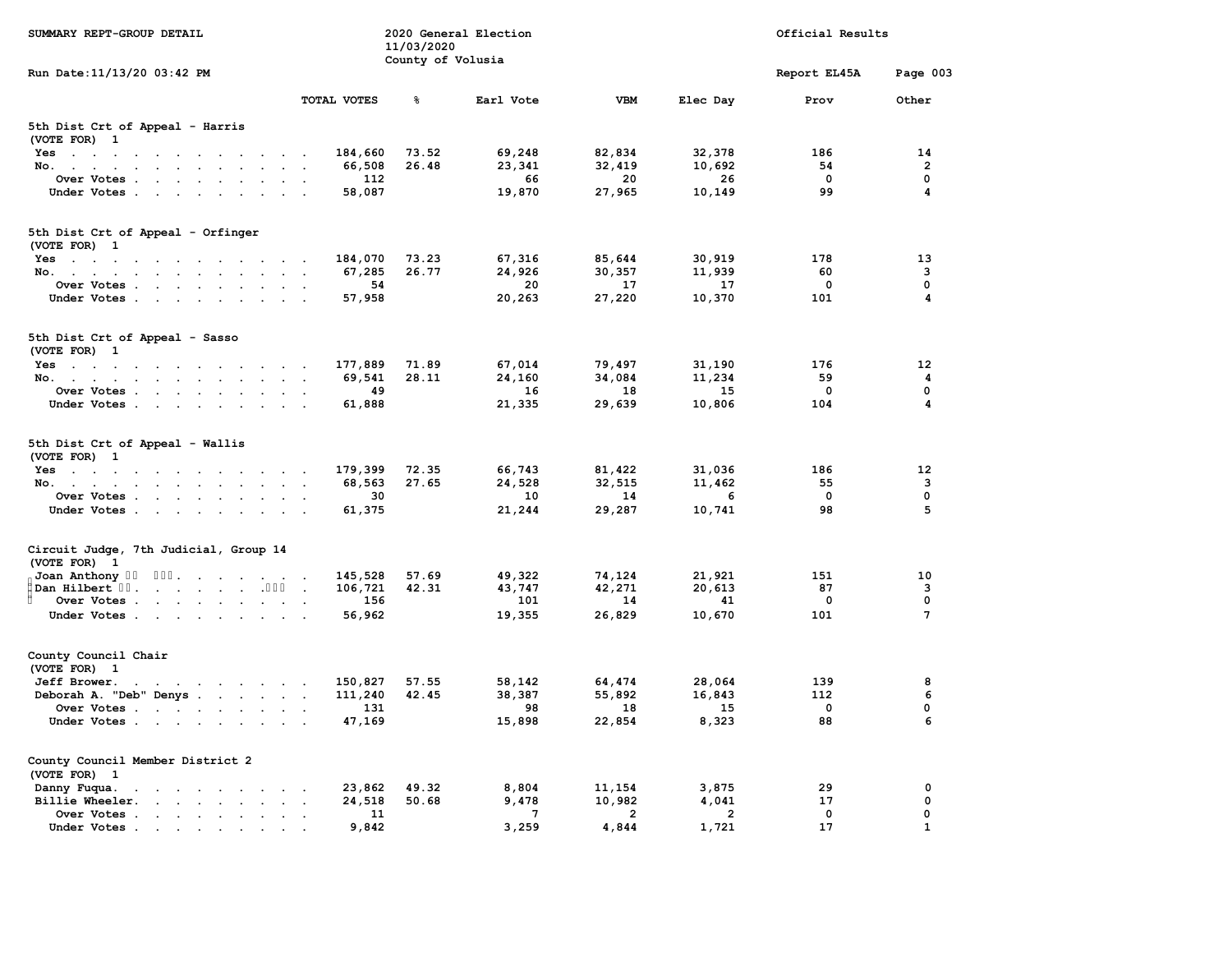| SUMMARY REPT-GROUP DETAIL                                                                                      |                           | 11/03/2020<br>County of Volusia | 2020 General Election |             | Official Results |                   |                         |
|----------------------------------------------------------------------------------------------------------------|---------------------------|---------------------------------|-----------------------|-------------|------------------|-------------------|-------------------------|
| Run Date: 11/13/20 03:42 PM                                                                                    |                           |                                 |                       |             |                  | Report EL45A      | Page 004                |
|                                                                                                                | <b>TOTAL VOTES</b>        | ቈ                               | Earl Vote             | <b>VBM</b>  | Elec Day         | Prov              | Other                   |
| County Council Member District 4<br>(VOTE FOR) 1                                                               |                           |                                 |                       |             |                  |                   |                         |
| Barbara Bonarrigo.<br>the contract of the contract of                                                          | 22,026                    | 41.47                           | 8,316                 | 10,090      | 3,596            | 22                | $\overline{\mathbf{2}}$ |
| Heather Post                                                                                                   | 31,093                    | 58.53                           | 11,744                | 14,443      | 4,885            | 18                | 3                       |
| Over Votes<br>$\ddot{\phantom{0}}$                                                                             | 26                        |                                 | 16                    | 4           | 6                | 0                 | 0                       |
| Under Votes                                                                                                    | 9,857                     |                                 | 3,378                 | 4,932       | 1,529            | 18                | $\mathbf 0$             |
| School Board Member District 2                                                                                 |                           |                                 |                       |             |                  |                   |                         |
| (VOTE FOR) 1                                                                                                   |                           |                                 |                       |             |                  |                   |                         |
| Anita Burnette.<br>$\sim 10^{-1}$ and $\sim 10^{-1}$<br>and the state of the state of the state                | 26,405                    | 59.58                           | 9,935                 | 11,683      | 4,751            | 35                | 1                       |
| Ida Duncan Wright.                                                                                             | 17,917                    | 40.42                           | 6,889                 | 8,397       | 2,619            | $12 \overline{ }$ | $\mathbf 0$             |
| Over Votes                                                                                                     | 23                        |                                 | 11                    | 7           | 5                | 0                 | 0                       |
| Under Votes                                                                                                    | 10,599                    |                                 | 3,664                 | 5,041       | 1,875            | 19                | 0                       |
| Soil & Water Conservation Seat 2<br>(VOTE FOR) 1                                                               |                           |                                 |                       |             |                  |                   |                         |
| John Nelson.<br>and the company of the company of the                                                          | 175,082                   | 72.55                           | 66,210                | 78,336      | 30,360           | 166               | 10                      |
| Wesley Wayne Wilson Jr<br>$\sim$                                                                               | 66,249                    | 27.45                           | 23,596                | 31,030      | 11,550           | 69                | 4                       |
| Over Votes                                                                                                     | 44                        |                                 | 19                    | 12          | 13               | 0                 | 0                       |
| Under Votes                                                                                                    | 67,992                    |                                 | 22,700                | 33,860      | 11,322           | 104               | 6                       |
| Soil & Water Conservation Seat 4<br>(VOTE FOR) 1                                                               |                           |                                 |                       |             |                  |                   |                         |
| Wendy Anderson.<br>the contract of the contract of                                                             | 147,122                   | 59.37                           | 49,508                | 74,394      | 23,085           | 126               | 9                       |
| Barbara Deering<br>the contract of the contract of the contract of the contract of the contract of             | 100,683                   | 40.63                           | 42,592                | 38,775      | 19,199           | 111               | 6                       |
| Over Votes<br>$\sim$                                                                                           | 57                        |                                 | 27                    | 14          | 16               | $\Omega$          | $\mathbf 0$             |
| Under Votes                                                                                                    | 61,505                    |                                 | 20,398                | 30,055      | 10,945           | 102               | 5                       |
| WVHA - Group A, Seat 3 Hospital Authority<br>(VOTE FOR) 1                                                      |                           |                                 |                       |             |                  |                   |                         |
|                                                                                                                | 58,671                    | 56.94                           | 18,830                | 29,839      | 9,954            | 46                | $\overline{2}$          |
| Judy Craig.<br>the contract of the contract of the con-<br>the contract of the contract of the<br>John M. Hill | 44,368                    | 43.06                           | 17,180                | 17,823      | 9,324            | 38                | 3                       |
| Over Votes                                                                                                     | $\blacksquare$ .<br>17    |                                 | 9                     | 4           | 4                | $\mathbf 0$       | $\Omega$                |
| Under Votes<br>$\sim$                                                                                          | 21,134                    |                                 | 6,717                 | 9,978       | 4,409            | 29                | $\mathbf{1}$            |
| WVHA - Group B, Seat 1 Hospital Authority                                                                      |                           |                                 |                       |             |                  |                   |                         |
| (VOTE FOR) 1                                                                                                   |                           |                                 |                       |             |                  |                   |                         |
| Jennifer Lee Coen.                                                                                             | 64,128                    | 63.15                           | 20,111                | 33,385      | 10,573           | 57                | $\overline{\mathbf{2}}$ |
| Michael Lee Ray                                                                                                | 37,415                    | 36.85                           | 15,526                | 13,451      | 8,407            | 28                | 3                       |
| Over Votes<br>$\sim$                                                                                           | 13                        |                                 | 5                     | 1           | 7                | 0                 | 0                       |
| Under Votes                                                                                                    | 22,634                    |                                 | 7,094                 | 10,807      | 4,704            | 28                | $\mathbf{1}$            |
| City Commissioner Zone 2 Daytona Beach<br>(VOTE FOR) 1                                                         |                           |                                 |                       |             |                  |                   |                         |
| Aaron Delgado                                                                                                  | 2,536                     | 61.51                           | 895                   | 1,146       | 494              | 1                 | 0                       |
| Tony Servance<br>and a strong control of the state of<br>$\sim$                                                | 1,587                     | 38.49                           | 601                   | 690         | 292              | 4                 | $\mathbf 0$             |
| Over Votes<br>$\sim$                                                                                           | 1<br>$\ddot{\phantom{a}}$ |                                 | $\mathbf 0$           | $\mathbf 0$ | 1                | 0                 | 0                       |
| Under Votes.<br>$\bullet$ . In the case of $\bullet$<br>$\sim 100$ km s $^{-1}$                                | 791                       |                                 | 286                   | 373         | 130              | $\overline{2}$    | 0                       |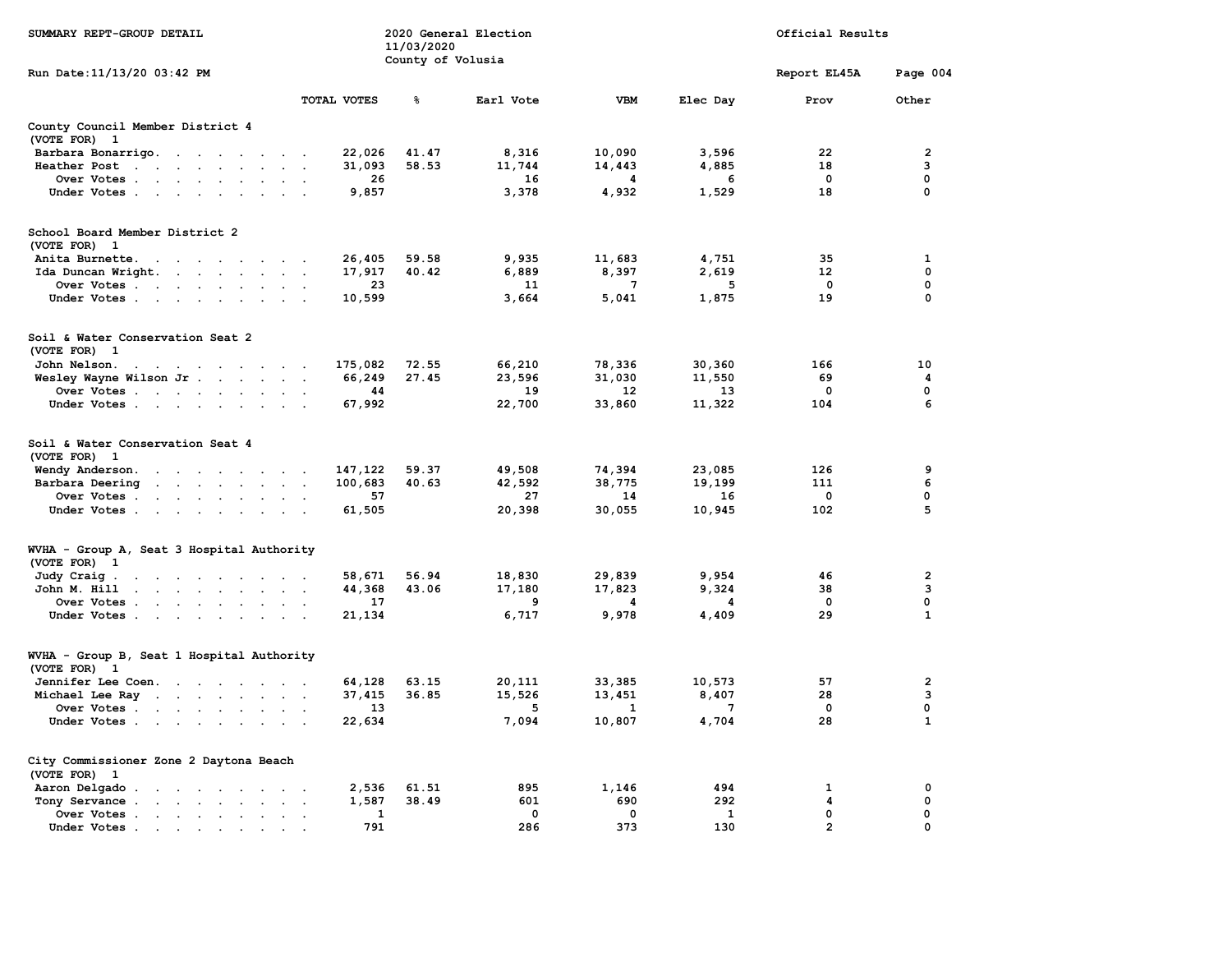| SUMMARY REPT-GROUP DETAIL                                                                                                          |                        | 11/03/2020        | 2020 General Election | Official Results |                |                |              |  |
|------------------------------------------------------------------------------------------------------------------------------------|------------------------|-------------------|-----------------------|------------------|----------------|----------------|--------------|--|
| Run Date: 11/13/20 03:42 PM                                                                                                        |                        | County of Volusia |                       |                  |                | Report EL45A   | Page 005     |  |
|                                                                                                                                    | TOTAL VOTES            | $\,$ $\,$         | Earl Vote             | <b>VBM</b>       | Elec Day       | Prov           | Other        |  |
| City Commissioner Zone 4 Daytona Beach<br>(VOTE FOR) 1                                                                             |                        |                   |                       |                  |                |                |              |  |
| Stacy Cantu.<br>the contract of the contract of the                                                                                | 4,583                  | 59.71             | 1,851                 | 2,148            | 577            | 6              | 1            |  |
| $Rob$ Gilliland                                                                                                                    | 3,093                  | 40.29             | 1,063                 | 1,660            | 367            | $\overline{2}$ | $\mathbf{1}$ |  |
| Over Votes                                                                                                                         | з                      |                   | 1                     | 1                | 1              | 0              | $\mathbf 0$  |  |
| Under Votes                                                                                                                        | 1,489                  |                   | 581                   | 727              | 178            | 3              | $\mathbf 0$  |  |
| DeBary Council Seat 1<br>(VOTE FOR) 1                                                                                              |                        |                   |                       |                  |                |                |              |  |
| Stephen J. Bacon                                                                                                                   | 5,164                  | 45.68             | 1,894                 | 2,224            | 1,042          | 4              | 0            |  |
| William Sell<br>the contract of the contract of the                                                                                | 6,141                  | 54.32             | 1,850                 | 3,187            | 1,097          | 7              | 0            |  |
| Over Votes                                                                                                                         | 6                      |                   | 4                     | 0                | 2              | 0              | 0            |  |
| Under Votes                                                                                                                        | 2,506                  |                   | 770                   | 1,234            | 499            | 3              | $\mathbf 0$  |  |
| DeBary Council Seat 2<br>(VOTE FOR) 1                                                                                              |                        |                   |                       |                  |                |                |              |  |
| Darius Kelley.<br>the contract of the contract of the                                                                              | 4,726                  | 41.16             | 1,438                 | 2,501            | 782            | 5              | 0            |  |
| Jim Pappalardo.<br>the contract of the contract of the contract of the contract of the contract of the contract of the contract of | 6,756                  | 58.84             | 2,341                 | 3,061            | 1,349          | 5              | 0            |  |
| Over Votes                                                                                                                         | 2                      |                   | $\overline{2}$        | 0                | 0              | 0              | 0            |  |
| Under Votes                                                                                                                        | 2,333                  |                   | 737                   | 1,083            | 509            | 4              | 0            |  |
| Deltona Commissioner District 4<br>(VOTE FOR) 1                                                                                    |                        |                   |                       |                  |                |                |              |  |
| Dana McCool.<br>the contract of the contract of the<br>$\sim$ $\sim$                                                               | 3,911                  | 58.11             | 1,455                 | 1,877            | 579            | $\mathbf 0$    | $\mathbf 0$  |  |
| Ruben Munoz.<br>the contract of the contract of the<br>$\ddot{\phantom{0}}$                                                        | 2,819<br>$\sim$ $\sim$ | 41.89             | 1,235                 | 1,074            | 506            | 3              | $\mathbf{1}$ |  |
| Over Votes                                                                                                                         | 3                      |                   | $\mathbf 0$           | $\mathbf{1}$     | $\overline{2}$ | 0              | $\mathbf 0$  |  |
| Under Votes                                                                                                                        | 1,153                  |                   | 466                   | 473              | 212            | $\overline{2}$ | 0            |  |
| Deltona Commissioner District 6<br>(VOTE FOR) 1                                                                                    |                        |                   |                       |                  |                |                |              |  |
| Julio David Sosa                                                                                                                   | 4,287                  | 61.92             | 1,756                 | 1,704            | 826            | $\mathbf{1}$   | $\mathbf 0$  |  |
| Jody Lee Storozuk.                                                                                                                 | 2,637                  | 38.08             | 956                   | 1,213            | 467            | $\mathbf{1}$   | 0            |  |
| Over Votes                                                                                                                         | $7\phantom{.0}$        |                   | 4                     | $\mathbf 0$      | 3              | $\mathbf 0$    | $\mathbf 0$  |  |
| Under Votes                                                                                                                        | 1,032                  |                   | 409                   | 437              | 183            | 3              | $\mathbf 0$  |  |
| Lake Helen Commissioner Zone 2<br>(VOTE FOR) 1                                                                                     |                        |                   |                       |                  |                |                |              |  |
| Roger F. Eckert                                                                                                                    | 939                    | 57.15             | 176                   | 331              | 432            | $\mathbf 0$    | 0            |  |
| Roxann Reid Goodman                                                                                                                | 704                    | 42.85             | 133                   | 327              | 244            | 0              | 0            |  |
| Over Votes                                                                                                                         | $\mathbf 0$            |                   | $\mathbf 0$           | $\mathbf 0$      | $\mathbf 0$    | 0              | 0            |  |
| Under Votes                                                                                                                        | 174                    |                   | 35                    | 65               | 74             | $\mathbf 0$    | $\Omega$     |  |
| Lake Helen Commissioner Zone 4<br>(VOTE FOR) 1                                                                                     |                        |                   |                       |                  |                |                |              |  |
| Jim Connell.<br>the contract of the contract of the contract of the contract of the contract of the contract of the contract of    | 935                    | 57.68             | 180                   | 335              | 420            | $\mathbf 0$    | $\mathbf 0$  |  |
| Betty O'Laughlin                                                                                                                   | 686                    | 42.32             | 126                   | 313              | 247            | 0              | 0            |  |
| Over Votes                                                                                                                         | $\mathbf 0$            |                   | $\mathbf 0$           | 0                | $\mathbf 0$    | 0              | $\mathbf 0$  |  |
| Under Votes.<br><b>Service Control</b><br>$\sim$<br>$\sim$                                                                         | 196                    |                   | 38                    | 75               | 83             | $\mathbf 0$    | $\Omega$     |  |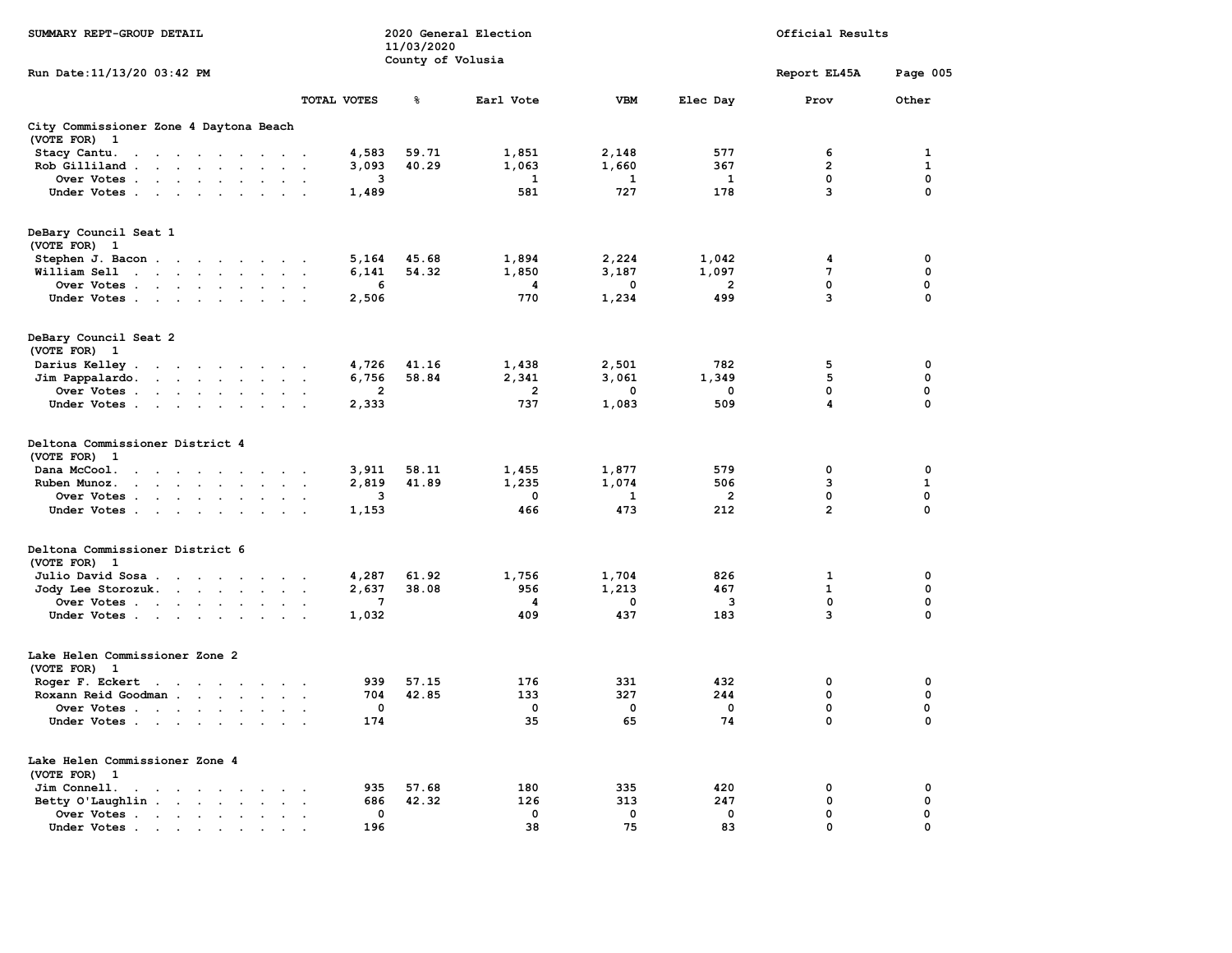| SUMMARY REPT-GROUP DETAIL                                                                                                                                                                                     |                                            | 11/03/2020<br>County of Volusia | 2020 General Election |                | Official Results |                 |                |
|---------------------------------------------------------------------------------------------------------------------------------------------------------------------------------------------------------------|--------------------------------------------|---------------------------------|-----------------------|----------------|------------------|-----------------|----------------|
| Run Date: 11/13/20 03:42 PM                                                                                                                                                                                   |                                            |                                 |                       |                |                  | Report EL45A    | Page 006       |
|                                                                                                                                                                                                               | <b>TOTAL VOTES</b>                         | ៖                               | Earl Vote             | <b>VBM</b>     | Elec Day         | Prov            | Other          |
| New Smyrna Beach Mayor<br>(VOTE FOR) 1                                                                                                                                                                        |                                            |                                 |                       |                |                  |                 |                |
| Lisa Martin.<br>$\sim$ $\sim$ $\sim$ $\sim$<br>$\sim$<br>$\sim$<br>$\sim$<br>$\ddot{\phantom{a}}$<br>$\overline{\phantom{a}}$                                                                                 | 6,803                                      | 36.59                           | 2,236                 | 3,810          | 745              | 10              | $\overline{2}$ |
| Russ Owen<br>the contract of the contract of the contract of the contract of the contract of the contract of the contract of<br>$\sim$                                                                        | 11,789<br>$\ddot{\phantom{a}}$             | 63.41                           | 5,050                 | 4,987          | 1,730            | 21              | $\mathbf{1}$   |
| Over Votes<br>$\sim$<br>$\sim$<br>$\bullet$<br>$\ddot{\phantom{a}}$                                                                                                                                           | $\overline{2}$                             |                                 | 0                     | $\mathbf{1}$   | $\mathbf{1}$     | 0               | $\mathbf 0$    |
| Under Votes<br>$\sim$                                                                                                                                                                                         | 1,920                                      |                                 | 662                   | 958            | 289              | 10              | $\mathbf{1}$   |
| New Smyrna Beach Commissioner Zone 4                                                                                                                                                                          |                                            |                                 |                       |                |                  |                 |                |
| (VOTE FOR) 1                                                                                                                                                                                                  |                                            |                                 |                       |                |                  |                 |                |
| Charles "Randy" Hartman.<br>$\mathbf{r}$ , $\mathbf{r}$ , $\mathbf{r}$ , $\mathbf{r}$                                                                                                                         | 11,043                                     | 63.64                           | 4,694                 | 4,738          | 1,591            | 17              | з              |
| Shy Morris                                                                                                                                                                                                    | 6,310                                      | 36.36                           | 2,060                 | 3,505          | 733              | 11              | $\mathbf{1}$   |
| Over Votes                                                                                                                                                                                                    | $\overline{2}$<br>$\overline{\phantom{a}}$ |                                 | 1                     | $\mathbf{1}$   | $\mathbf 0$      | 0               | 0              |
| Under Votes<br>$\sim$                                                                                                                                                                                         | 3,159<br>$\ddot{\phantom{a}}$              |                                 | 1,193                 | 1,512          | 441              | 13              | 0              |
| Orange City Mayor Orange City<br>(VOTE FOR) 1                                                                                                                                                                 |                                            |                                 |                       |                |                  |                 |                |
| Gary A. Blair.<br>the contract of the contract of the                                                                                                                                                         | 3,642                                      | 64.37                           | 1,006                 | 2,047          | 582              | 6               | 1              |
| the contract of the contract of<br>Anthony Pupello<br>$\sim$                                                                                                                                                  | 2,016                                      | 35.63                           | 623                   | 986            | 406              | 0               | 1              |
| Over Votes .<br>and the contract of the state of<br>$\ddot{\phantom{a}}$                                                                                                                                      | 3                                          |                                 | $\mathbf{1}$          | $\overline{2}$ | 0                | 0               | 0              |
| Under Votes<br>$\sim$                                                                                                                                                                                         | 805                                        |                                 | 239                   | 413            | 153              | 0               | $\mathbf 0$    |
| Ormond Beach Mayor<br>(VOTE FOR) 1                                                                                                                                                                            |                                            |                                 |                       |                |                  |                 |                |
| Rob Bridger.<br>and a state of the state of the<br>$\ddot{\phantom{a}}$                                                                                                                                       | 11,689                                     | 46.18                           | 3,959                 | 6,531          | 1,192            | $7\phantom{.0}$ | $\mathbf 0$    |
| Bill Partington<br>the contract of the contract of the<br>$\ddot{\phantom{a}}$                                                                                                                                | 13,624<br>$\cdot$                          | 53.82                           | 5,614                 | 5,776          | 2,218            | 13              | 3              |
| Over Votes<br>$\sim$                                                                                                                                                                                          | 1                                          |                                 | 0                     | 0              | $\mathbf{1}$     | 0               | 0              |
| Under Votes<br>$\sim$ $\sim$                                                                                                                                                                                  | 2,796                                      |                                 | 1,028                 | 1,287          | 475              | 6               | 0              |
| Ormond Beach Commissioner Zone 1<br>(VOTE FOR) 1                                                                                                                                                              |                                            |                                 |                       |                |                  |                 |                |
| Tim Grigsby.<br>$\mathbf{z} = \mathbf{z} + \mathbf{z}$ . The $\mathbf{z}$<br>$\sim 100$ km s $^{-1}$<br>$\bullet$<br>$\sim$ $\sim$ $\sim$                                                                     | 3,191                                      | 45.96                           | 1,053                 | 1,722          | 414              | $\overline{2}$  | 0              |
| Dwight Selby<br>$\mathbf{u}^{\prime}=\mathbf{u}^{\prime}$ , $\mathbf{u}^{\prime}=\mathbf{u}^{\prime}$ , $\mathbf{u}^{\prime}=\mathbf{u}^{\prime}$ ,<br>$\ddot{\phantom{1}}$<br>$\Box$<br>$\ddot{\phantom{0}}$ | 3,752<br>$\cdot$                           | 54.04                           | 1,463                 | 1,555          | 731              | $\mathbf{2}$    | 1              |
| Over Votes .<br>$\mathbf{r} = \mathbf{r} \cdot \mathbf{r}$ , where $\mathbf{r} = \mathbf{r} \cdot \mathbf{r}$<br>$\sim$<br>$\bullet$                                                                          | $\overline{2}$                             |                                 | $\mathbf{1}$          | $\mathbf 0$    | $\mathbf{1}$     | 0               | 0              |
| Under Votes.<br>the contract of the contract of the<br>$\sim$<br>$\sim$                                                                                                                                       | 979                                        |                                 | 380                   | 438            | 160              | $\mathbf{1}$    | 0              |
| Ormond Beach Commissioner Zone 2                                                                                                                                                                              |                                            |                                 |                       |                |                  |                 |                |
| (VOTE FOR) 1                                                                                                                                                                                                  |                                            |                                 |                       |                |                  |                 |                |
| Troy Kent<br>$\mathcal{L}^{\text{max}}$ and $\mathcal{L}^{\text{max}}$<br><b>Contract Contract</b><br>$\sim$<br>$\ddot{\phantom{1}}$<br>$\sim$                                                                | 2,822                                      | 57.64                           | 1,242                 | 1,181          | 395              | з               | 1              |
| Ken Smith<br>the contract of the contract of the<br>$\ddot{\phantom{a}}$<br>$\sim$ $\sim$                                                                                                                     | 2,074                                      | 42.36                           | 796                   | 1,064          | 209              | 5               | 0              |
| Over Votes .<br>the company of the company of the<br>$\ddot{\phantom{0}}$                                                                                                                                     | 0                                          |                                 | 0                     | 0              | 0                | 0               | 0              |
| Under Votes.<br>$\mathbf{r} = \mathbf{r} \cdot \mathbf{r}$ , where $\mathbf{r} = \mathbf{r} \cdot \mathbf{r}$<br><b>Service Control</b>                                                                       | 853                                        |                                 | 335                   | 405            | 111              | $\overline{2}$  | $\Omega$       |
| Ormond Beach Commissioner Zone 4<br>(VOTE FOR) 1                                                                                                                                                              |                                            |                                 |                       |                |                  |                 |                |
| Rob Littleton.<br>the contract of the contract of the                                                                                                                                                         | 3,386                                      | 58.25                           | 1,237                 | 1,704          | 443              | 1               | 1              |
| David Romeo.<br>$\sim$<br>$\sim$                                                                                                                                                                              | 2,427                                      | 41.75                           | 864                   | 1,305          | 257              | 1               | $\mathbf 0$    |
| Over Votes .<br>the contract of the contract of<br>$\ddot{\phantom{0}}$<br>$\ddot{\phantom{a}}$<br>$\ddot{\phantom{a}}$                                                                                       | 1<br>$\ddot{\phantom{1}}$                  |                                 | 0                     | 1              | $\mathbf 0$      | 0               | 0              |
| Under Votes .<br>$\bullet$ . In the case of $\bullet$<br>$\sim$                                                                                                                                               | 1,008                                      |                                 | 344                   | 550            | 111              | 3               | 0              |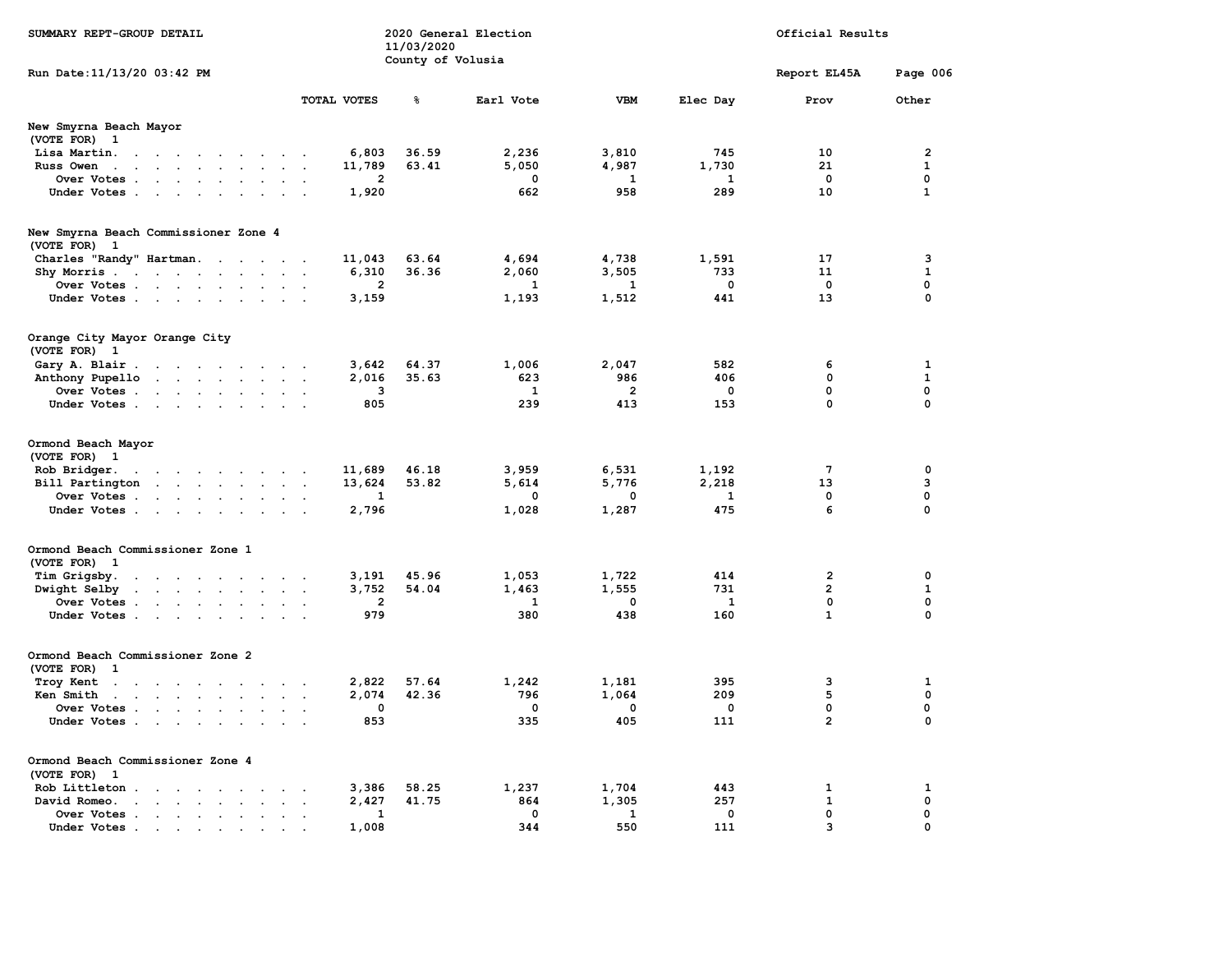| SUMMARY REPT-GROUP DETAIL                                                                                                       |                                     |                   | 2020 General Election |            | Official Results |              |                 |  |  |  |
|---------------------------------------------------------------------------------------------------------------------------------|-------------------------------------|-------------------|-----------------------|------------|------------------|--------------|-----------------|--|--|--|
|                                                                                                                                 |                                     | 11/03/2020        |                       |            |                  |              |                 |  |  |  |
| Run Date: 11/13/20 03:42 PM                                                                                                     |                                     | County of Volusia |                       |            |                  | Report EL45A | Page 007        |  |  |  |
|                                                                                                                                 |                                     |                   |                       |            |                  |              |                 |  |  |  |
|                                                                                                                                 | TOTAL VOTES                         | ៖                 | Earl Vote             | <b>VBM</b> | Elec Day         | Prov         | Other           |  |  |  |
| Pierson Council Seat 5<br>(VOTE FOR) 1                                                                                          |                                     |                   |                       |            |                  |              |                 |  |  |  |
| Herbert J. Bennett                                                                                                              | 244                                 | 49.29             | 37                    | 53         | 154              | 0            | 0               |  |  |  |
| Sergia Cardenas                                                                                                                 | 251                                 | 50.71             | 40                    | 74         | 137              | 0            | 0               |  |  |  |
| Over Votes                                                                                                                      | 1                                   |                   | 0                     | 1          | $\mathbf 0$      | 0            | 0               |  |  |  |
| Under Votes                                                                                                                     | 101                                 |                   | 10                    | 47         | 44               | 0            | 0               |  |  |  |
| Edgewater City Council District 4<br>(VOTE FOR) 1                                                                               |                                     |                   |                       |            |                  |              |                 |  |  |  |
| Jonah Powers<br>the contract of the contract of the contract of the contract of the contract of the contract of the contract of | 7,374                               | 64.66             | 3,086                 | 2,976      | 1,301            | 10           | 1               |  |  |  |
| Eric Rainbird                                                                                                                   | 4,031                               | 35.34             | 1,400                 | 1,976      | 646              | 9            | 0               |  |  |  |
| Over Votes                                                                                                                      | 5                                   |                   | 3                     | $\Omega$   | $\overline{2}$   | $\mathbf 0$  | 0               |  |  |  |
| Under Votes                                                                                                                     | 2,016                               |                   | 715                   | 1,019      | 275              | 5            | $\overline{2}$  |  |  |  |
| Amendment 1 - Citzenship Requirement<br>(VOTE FOR) 1                                                                            |                                     |                   |                       |            |                  |              |                 |  |  |  |
| $Yes \t . \t . \t . \t . \t . \t . \t . \t . \t . \t .$                                                                         | 235,073                             | 80.54             | 86,919                | 104,565    | 43,342           | 234          | 13              |  |  |  |
| No.                                                                                                                             | 56,804<br>$\sim$                    | 19.46             | 19,230                | 31,016     | 6,504            | 51           | 3               |  |  |  |
| Over Votes<br>$\sim$<br>$\sim$                                                                                                  | 156                                 |                   | 96                    | 18         | 42               | $\mathbf 0$  | $\mathbf 0$     |  |  |  |
| Under Votes                                                                                                                     | 17,334                              |                   | 6,280                 | 7,639      | 3,357            | 54           | 4               |  |  |  |
| Amendment 2 - Minimum Wage<br>(VOTE FOR) 1                                                                                      |                                     |                   |                       |            |                  |              |                 |  |  |  |
| $Yes$                                                                                                                           | 166,151<br>$\overline{\phantom{a}}$ | 56.69             | 51,730                | 91,349     | 22,889           | 174          | 9               |  |  |  |
| No.<br>$\mathbf{L}$ and $\mathbf{L}$                                                                                            | 126,925                             | 43.31             | 54,737                | 44,911     | 27,149           | 121          | $7\phantom{.0}$ |  |  |  |
| Over Votes                                                                                                                      | 128                                 |                   | 84                    | 13         | 31               | 0            | 0               |  |  |  |
| Under Votes                                                                                                                     | 16,163                              |                   | 5,974                 | 6,965      | 3,176            | 44           | 4               |  |  |  |
| Amendment 3 - Primary Elections<br>(VOTE FOR) 1                                                                                 |                                     |                   |                       |            |                  |              |                 |  |  |  |
| Yes                                                                                                                             | 144,242                             | 50.72             | 46,154                | 72,635     | 25,284           | 158          | 11              |  |  |  |
| No.                                                                                                                             | 140,131                             | 49.28             | 57,675                | 59,086     | 23,247           | 119          | 4               |  |  |  |
| Over Votes<br>$\cdot$                                                                                                           | 123<br>$\overline{\phantom{a}}$     |                   | 73                    | 20         | 30               | 0            | 0               |  |  |  |
| Under Votes                                                                                                                     | 24,871                              |                   | 8,623                 | 11,497     | 4,684            | 62           | 5               |  |  |  |
| Amendment 4 - Apprl Const. Amendment<br>(VOTE FOR) 1                                                                            |                                     |                   |                       |            |                  |              |                 |  |  |  |
| Yes                                                                                                                             | 139,522                             | 49.84             | 57,291                | 54,208     | 27,834           | 179          | 10              |  |  |  |
| No.                                                                                                                             | 140,413                             | 50.16             | 45,060                | 75,435     | 19,819           | 93           | 6               |  |  |  |
| Over Votes                                                                                                                      | 69                                  |                   | 43                    | 4          | 22               | 0            | $\mathbf 0$     |  |  |  |
| Under Votes                                                                                                                     | 29,363                              |                   | 10,131                | 13,591     | 5,570            | 67           | 4               |  |  |  |
| Amendment 5 - Homestead Property Taxes<br>(VOTE FOR) 1                                                                          |                                     |                   |                       |            |                  |              |                 |  |  |  |
| Yes                                                                                                                             | 193,940                             | 70.21             | 72,977                | 85,856     | 34,893           | 204          | 10              |  |  |  |
| No. .<br>the company of the company of the company<br>$\sim$ $\sim$                                                             | 82,271                              | 29.79             | 27,814                | 42,355     | 12,036           | 60           | 6               |  |  |  |
| Over Votes<br>$\sim$ $\sim$ $\sim$                                                                                              | 67                                  |                   | 41                    | -9         | 17               | $\mathbf 0$  | 0               |  |  |  |
| Under Votes.<br>$\mathbf{a} = \mathbf{a} + \mathbf{a}$ , $\mathbf{a} = \mathbf{a}$<br>$\bullet$                                 | 33,089                              |                   | 11,693                | 15,018     | 6,299            | 75           | 4               |  |  |  |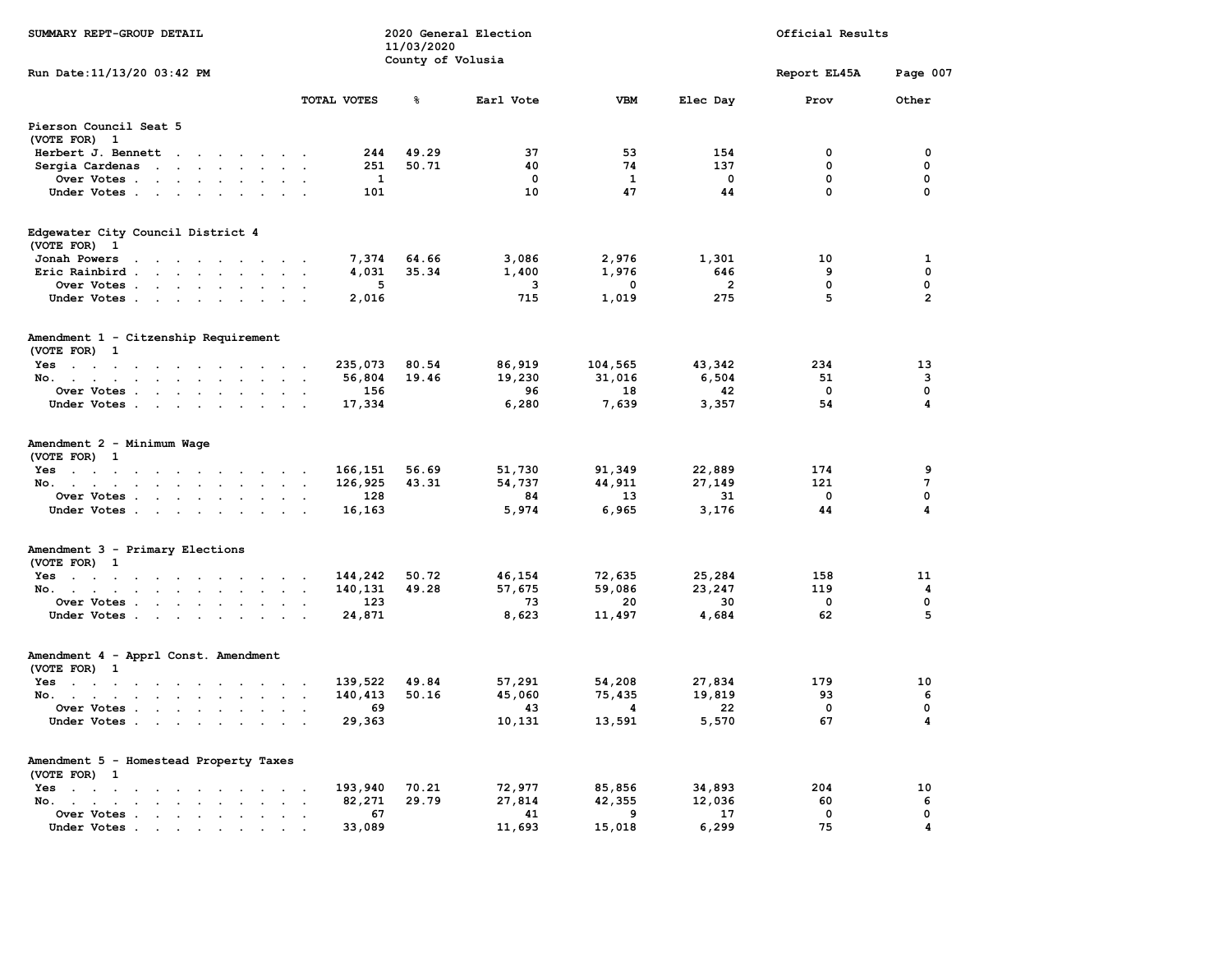| SUMMARY REPT-GROUP DETAIL                                                                                                                                   |                                | 11/03/2020<br>County of Volusia | 2020 General Election |             | Official Results |                 |             |
|-------------------------------------------------------------------------------------------------------------------------------------------------------------|--------------------------------|---------------------------------|-----------------------|-------------|------------------|-----------------|-------------|
| Run Date: 11/13/20 03:42 PM                                                                                                                                 |                                |                                 |                       |             |                  | Report EL45A    | Page 008    |
|                                                                                                                                                             | <b>TOTAL VOTES</b>             | ቈ                               | Earl Vote             | <b>VBM</b>  | Elec Day         | Prov            | Other       |
| Amendment 6 - Ad Valorem Tax Discount<br>(VOTE FOR) 1                                                                                                       |                                |                                 |                       |             |                  |                 |             |
| $Yes \t . \t . \t .$<br><b>Contract Contract</b><br>the contract of the contract                                                                            | 239,438                        | 84.32                           | 87,709                | 109,040     | 42,447           | 229             | 13          |
| the contract of the contract of the<br>$No.$ $\ldots$ $\ldots$                                                                                              | 44,532<br>$\ddot{\phantom{a}}$ | 15.68                           | 15,582                | 23,123      | 5,781            | 45              | 1           |
| Over Votes .<br>$\mathbf{r} = \mathbf{r} + \mathbf{r} + \mathbf{r} + \mathbf{r}$<br>$\sim$<br>$\ddot{\phantom{0}}$<br>$\ddot{\phantom{a}}$                  | 48                             |                                 | 28                    | 5           | 15               | $\mathbf 0$     | 0           |
| Under Votes                                                                                                                                                 | 25,349<br>$\sim$               |                                 | 9,206                 | 11,070      | 5,002            | 65              | 6           |
| Volusia ECHO                                                                                                                                                |                                |                                 |                       |             |                  |                 |             |
| (VOTE FOR) 1                                                                                                                                                |                                |                                 |                       |             |                  |                 |             |
| Yes (For Bonds)<br>the contract of the contract of the                                                                                                      | 203,573                        | 72.39                           | 67,263                | 103,141     | 32,964           | 195             | 10          |
| No (Against Bonds)<br>the contract of the contract of the<br>$\sim$                                                                                         | 77,654                         | 27.61                           | 34,948                | 27,782      | 14,843           | 76              | 5           |
| Over Votes .<br>the contract of the contract of the contract of the contract of the contract of                                                             | 138<br>$\ddot{\phantom{a}}$    |                                 | 94                    | 17          | 27               | $\mathbf 0$     | 0           |
| Under Votes.<br>the contract of the contract of the contract of the contract of the contract of the contract of the contract of<br>$\sim$                   | 28,002<br>$\ddot{\phantom{a}}$ |                                 | 10,220                | 12,298      | 5,411            | 68              | 5           |
| Volusia Forever<br>(VOTE FOR) 1                                                                                                                             |                                |                                 |                       |             |                  |                 |             |
| Yes (For Bonds)<br>the contract of the contract of the contract of the contract of the contract of the contract of the contract of                          | 213,460                        | 75.55                           | 70,327                | 108,439     | 34,488           | 195             | 11          |
| <b><i>Contract Contract Artists</i></b><br>No (Against Bonds)<br>$\sim$                                                                                     | 69,079                         | 24.45                           | 32,420                | 23,056      | 13,525           | 74              | 4           |
| Over Votes .<br>the contract of the contract of<br>$\sim$<br>$\overline{\phantom{a}}$                                                                       | 61<br>$\ddot{\phantom{a}}$     |                                 | 42                    | 9           | 10               | 0               | 0           |
| Under Votes                                                                                                                                                 | 26,767                         |                                 | 9,736                 | 11,734      | 5,222            | 70              | 5           |
| DeBary Ref #1 - Base Salary<br>(VOTE FOR) 1                                                                                                                 |                                |                                 |                       |             |                  |                 |             |
| $Yes \quad . \quad . \quad . \quad . \quad . \quad .$<br>$\sim$<br>$\sim$                                                                                   | 6,570                          | 52.97                           | 2,116                 | 3,248       | 1,201            | 5               | $\mathbf 0$ |
| No.<br>$\ddot{\phantom{a}}$<br>$\sim$<br>$\sim$                                                                                                             | 5,834<br>$\blacksquare$        | 47.03                           | 1,997                 | 2,716       | 1,114            | $7\phantom{.0}$ | $\mathbf 0$ |
| Over Votes                                                                                                                                                  | $\overline{2}$                 |                                 | $\overline{2}$        | $\mathbf 0$ | 0                | 0               | 0           |
| Under Votes                                                                                                                                                 | 1,259                          |                                 | 390                   | 540         | 327              | $\overline{2}$  | 0           |
| DeBary Ref #2 - Map of City<br>(VOTE FOR) 1                                                                                                                 |                                |                                 |                       |             |                  |                 |             |
|                                                                                                                                                             | 6,945                          | 56.94                           | 2,032                 | 3,850       | 1,057            | 6               | $\mathbf 0$ |
| Yes<br>$\ddot{\phantom{1}}$<br>No.<br>$\sim$<br>$\ddot{\phantom{0}}$<br>$\ddot{\phantom{a}}$                                                                | 5,253<br>$\ddot{\phantom{a}}$  | 43.06                           | 2,016                 | 2,023       | 1,208            | 6               | $\mathbf 0$ |
| Over Votes .<br>and the control of the con-<br>$\ddot{\phantom{a}}$<br>$\cdot$<br>$\ddot{\phantom{a}}$                                                      | 5                              |                                 | $\mathbf{1}$          | 1           | 3                | $\mathbf 0$     | $\mathbf 0$ |
| Under Votes.<br>the contract of the contract of the<br>$\ddot{\phantom{0}}$<br>$\sim$                                                                       | 1,462                          |                                 | 456                   | 630         | 374              | $\overline{2}$  | $\Omega$    |
| DeBary Ref #3 - Election/Charter Dates<br>(VOTE FOR) 1                                                                                                      |                                |                                 |                       |             |                  |                 |             |
| $Yes \t . \t . \t .$<br>the contract of the contract of<br>$\sim$<br>$\overline{\phantom{a}}$                                                               | 8,018                          | 67.14                           | 2,491                 | 4,150       | 1,371            | 6               | $\mathbf 0$ |
| No.<br>$\mathbf{r} = \mathbf{r} \cdot \mathbf{r}$ , where $\mathbf{r} = \mathbf{r} \cdot \mathbf{r}$                                                        | 3,924                          | 32.86                           | 1,459                 | 1,636       | 824              | 5               | $\mathbf 0$ |
| Over Votes<br>$\ddot{\phantom{0}}$                                                                                                                          | 3                              |                                 | 3                     | $\mathbf 0$ | $\mathbf{0}$     | $\mathbf 0$     | $\mathbf 0$ |
| Under Votes                                                                                                                                                 | 1,720                          |                                 | 552                   | 718         | 447              | 3               | 0           |
| DeBary Ref #4 - Budget Extension<br>(VOTE FOR) 1                                                                                                            |                                |                                 |                       |             |                  |                 |             |
| Yes<br>the contract of the contract of the contract of the contract of the contract of the contract of the contract of                                      | 5,859                          | 49.93                           | 1,792                 | 3,046       | 1,016            | 5               | $\mathbf 0$ |
| No.,<br>$\sim$ $\sim$ $\sim$ $\sim$ $\sim$<br>$\sim$<br>$\sim$                                                                                              | 5,875                          | 50.07                           | 2,074                 | 2,643       | 1,151            | 7               | 0           |
| Over Votes<br>$\sim 100$<br>$\ddot{\phantom{1}}$ .                                                                                                          | $\overline{2}$                 |                                 | $\overline{2}$        | $\mathbf 0$ | $\mathbf 0$      | $\mathbf 0$     | 0           |
| Under Votes.<br>$\mathcal{A}^{\mathcal{A}}$ , and $\mathcal{A}^{\mathcal{A}}$ , and $\mathcal{A}^{\mathcal{A}}$<br>$\sim$<br>$\sim$<br>$\ddot{\phantom{a}}$ | 1,920                          |                                 | 635                   | 808         | 475              | $\overline{2}$  | 0           |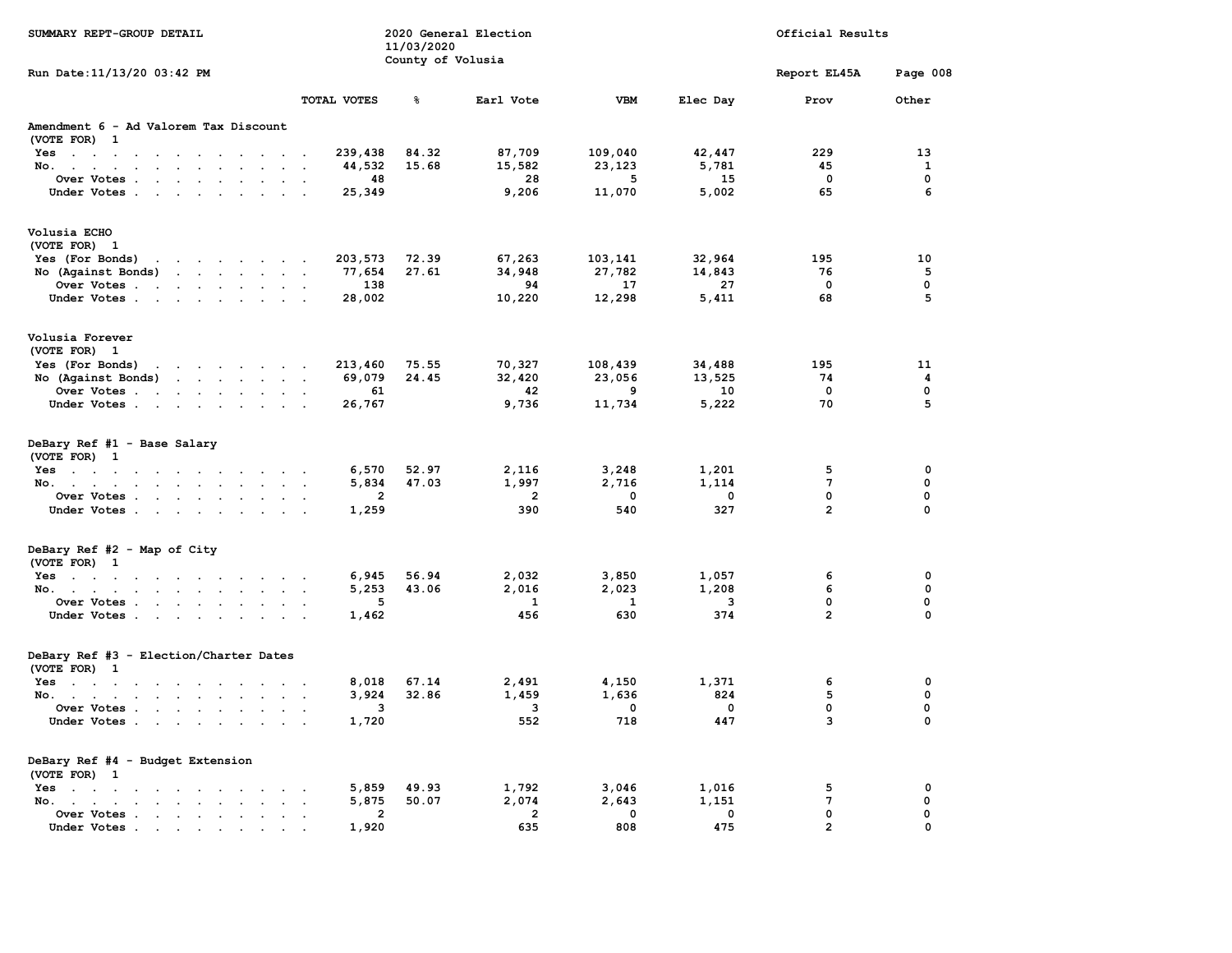| SUMMARY REPT-GROUP DETAIL                                                                                                                                                                                                                                                                                                                                                                                                                                                 |                                | 11/03/2020<br>County of Volusia | 2020 General Election |                |          | Official Results |                |  |
|---------------------------------------------------------------------------------------------------------------------------------------------------------------------------------------------------------------------------------------------------------------------------------------------------------------------------------------------------------------------------------------------------------------------------------------------------------------------------|--------------------------------|---------------------------------|-----------------------|----------------|----------|------------------|----------------|--|
| Run Date: 11/13/20 03:42 PM                                                                                                                                                                                                                                                                                                                                                                                                                                               |                                |                                 |                       |                |          | Report EL45A     | Page 009       |  |
|                                                                                                                                                                                                                                                                                                                                                                                                                                                                           | TOTAL VOTES                    | ℁                               | Earl Vote             | <b>VBM</b>     | Elec Day | Prov             | Other          |  |
| DeBary Ref #5 - Council Forfeiture<br>(VOTE FOR) 1                                                                                                                                                                                                                                                                                                                                                                                                                        |                                |                                 |                       |                |          |                  |                |  |
| $Yes \t . \t . \t .$<br>$\sim$ $\sim$<br>$\sim$<br>$\sim$ $\sim$<br>$\overline{\phantom{a}}$<br>$\overline{\phantom{a}}$                                                                                                                                                                                                                                                                                                                                                  | 7,549                          | 66.49                           | 2,353                 | 3,915          | 1,273    | 8                | 0              |  |
| No.<br>the contract of the contract of the<br>$\sim$                                                                                                                                                                                                                                                                                                                                                                                                                      | 3,804<br>$\cdot$               | 33.51                           | 1,388                 | 1,600          | 813      | 3                | $\mathbf 0$    |  |
| Over Votes .<br>$\mathbf{r} = \mathbf{r} - \mathbf{r} = \mathbf{r} - \mathbf{r}$ .<br>$\bullet$<br>$\ddot{\phantom{a}}$                                                                                                                                                                                                                                                                                                                                                   | 2                              |                                 | 2                     | 0              | $\Omega$ | 0                | 0              |  |
| Under Votes                                                                                                                                                                                                                                                                                                                                                                                                                                                               | 2,310                          |                                 | 762                   | 989            | 556      | з                | $\Omega$       |  |
| DeBary Ref #6 - Definition/Meetings                                                                                                                                                                                                                                                                                                                                                                                                                                       |                                |                                 |                       |                |          |                  |                |  |
| (VOTE FOR) 1                                                                                                                                                                                                                                                                                                                                                                                                                                                              |                                |                                 |                       |                |          |                  |                |  |
| $Yes \t . \t . \t .$<br>$\blacksquare$ .<br>the contract of the contract of the<br>$\sim$                                                                                                                                                                                                                                                                                                                                                                                 | 7,572                          | 65.16                           | 2,500                 | 3,715          | 1,349    | 8                | 0              |  |
| No.<br>$\mathbf{r} = \mathbf{r} + \mathbf{r} + \mathbf{r} + \mathbf{r} + \mathbf{r} + \mathbf{r} + \mathbf{r} + \mathbf{r} + \mathbf{r} + \mathbf{r} + \mathbf{r} + \mathbf{r} + \mathbf{r} + \mathbf{r} + \mathbf{r} + \mathbf{r} + \mathbf{r} + \mathbf{r} + \mathbf{r} + \mathbf{r} + \mathbf{r} + \mathbf{r} + \mathbf{r} + \mathbf{r} + \mathbf{r} + \mathbf{r} + \mathbf{r} + \mathbf{r} + \mathbf{r} + \mathbf{r} + \mathbf$<br>the contract of the con-<br>$\sim$ | 4,048                          | 34.84                           | 1,350                 | 1,909          | 787      | $\overline{2}$   | 0              |  |
| Over Votes                                                                                                                                                                                                                                                                                                                                                                                                                                                                | 11<br>$\sim$                   |                                 | 8                     | 2              | 1        | 0                | 0              |  |
| Under Votes.<br>the contract of the contract of the<br>$\sim$ $\sim$                                                                                                                                                                                                                                                                                                                                                                                                      | 2,034<br>$\overline{a}$        |                                 | 647                   | 878            | 505      | 4                | $\mathbf 0$    |  |
| DeBary Ref #7 - Terms of Office<br>(VOTE FOR) 1                                                                                                                                                                                                                                                                                                                                                                                                                           |                                |                                 |                       |                |          |                  |                |  |
| Yes<br>the contract of the contract of the contract of                                                                                                                                                                                                                                                                                                                                                                                                                    | 7,123                          | 59.21                           | 2,251                 | 3,579          | 1,285    | 8                | $\mathbf 0$    |  |
| No.<br>$\sim 10^{-1}$                                                                                                                                                                                                                                                                                                                                                                                                                                                     | 4,907                          | 40.79                           | 1,723                 | 2,252          | 927      | 5                | $\mathbf 0$    |  |
| Over Votes .<br>$\mathbf{r}$ and $\mathbf{r}$ and $\mathbf{r}$ and $\mathbf{r}$<br>$\sim$<br>$\sim$                                                                                                                                                                                                                                                                                                                                                                       | з                              |                                 | 1                     | 0              | 2        | 0                | 0              |  |
| Under Votes<br>$\sim$                                                                                                                                                                                                                                                                                                                                                                                                                                                     | 1,632<br>$\ddot{\phantom{a}}$  |                                 | 530                   | 673            | 428      | $\mathbf{1}$     | 0              |  |
| New Smyrna Beach Charter Amend - Revised Charter<br>(VOTE FOR) 1                                                                                                                                                                                                                                                                                                                                                                                                          |                                |                                 |                       |                |          |                  |                |  |
| Yes for approval<br>$\sim 100$                                                                                                                                                                                                                                                                                                                                                                                                                                            | 13,197<br>$\ddot{\phantom{1}}$ | 70.56                           | 4,798                 | 6,677          | 1,697    | 24               | 1              |  |
| No against approval.<br>and the contract of the state of                                                                                                                                                                                                                                                                                                                                                                                                                  | 5,505                          | 29.44                           | 2,519                 | 2,156          | 821      | 8                | $\mathbf{1}$   |  |
| Over Votes                                                                                                                                                                                                                                                                                                                                                                                                                                                                | 6                              |                                 | $\overline{2}$        | 3              | 1        | 0                | $\mathbf 0$    |  |
| Under Votes<br>$\sim$                                                                                                                                                                                                                                                                                                                                                                                                                                                     | 1,590                          |                                 | 627                   | 714            | 240      | 9                | $\Omega$       |  |
| Edgewater Amend 1<br>(VOTE FOR) 1                                                                                                                                                                                                                                                                                                                                                                                                                                         |                                |                                 |                       |                |          |                  |                |  |
| Yes in Favor<br>$\ddot{\phantom{0}}$<br>the contract of the contract of<br>$\sim$                                                                                                                                                                                                                                                                                                                                                                                         | 10,881                         | 88.57                           | 4,139                 | 4,959          | 1,763    | 17               | 3              |  |
| No Against<br>the contract of the contract of<br>$\sim$                                                                                                                                                                                                                                                                                                                                                                                                                   | 1,404<br>$\cdot$               | 11.43                           | 616                   | 495            | 289      | 4                | $\mathbf 0$    |  |
| Over Votes.<br>the contract of the con-<br>$\ddot{\phantom{a}}$<br>$\ddot{\phantom{a}}$<br>$\ddot{\phantom{a}}$                                                                                                                                                                                                                                                                                                                                                           | 4                              |                                 | 3                     | 0              | 1        | $\mathbf 0$      | $\mathbf 0$    |  |
| Under Votes<br>$\sim$                                                                                                                                                                                                                                                                                                                                                                                                                                                     | 932                            |                                 | 443                   | 315            | 170      | з                | 1              |  |
| Edgewater Amend 2<br>(VOTE FOR) 1                                                                                                                                                                                                                                                                                                                                                                                                                                         |                                |                                 |                       |                |          |                  |                |  |
| Yes in Favor<br>$\sim$<br>the contract of the contract of<br>$\overline{\phantom{a}}$                                                                                                                                                                                                                                                                                                                                                                                     | 7,920                          | 66.83                           | 2,916                 | 3,681          | 1,304    | 17               | $\overline{2}$ |  |
| No Against.<br>$\sim$                                                                                                                                                                                                                                                                                                                                                                                                                                                     | 3,931                          | 33.17                           | 1,679                 | 1,575          | 672      | з                | $\overline{a}$ |  |
| Over Votes<br>$\ddot{\phantom{0}}$                                                                                                                                                                                                                                                                                                                                                                                                                                        | 6                              |                                 | 4                     | $\overline{2}$ | $\Omega$ | 0                | 0              |  |
| Under Votes<br>$\sim$                                                                                                                                                                                                                                                                                                                                                                                                                                                     | 1,364                          |                                 | 602                   | 511            | 247      | 4                | 0              |  |
| Edgewater Amend 3<br>(VOTE FOR) 1                                                                                                                                                                                                                                                                                                                                                                                                                                         |                                |                                 |                       |                |          |                  |                |  |
| Yes in Favor<br>and the contract of the con-<br>$\sim$                                                                                                                                                                                                                                                                                                                                                                                                                    | 5,067                          | 44.47                           | 1,976                 | 2,187          | 891      | 11               | $\overline{2}$ |  |
| No Against.<br>$\sim$ $\sim$ $\sim$ $\sim$<br>$\ddot{\phantom{a}}$                                                                                                                                                                                                                                                                                                                                                                                                        | 6,327                          | 55.53                           | 2,462                 | 2,820          | 1,036    | 8                | $\mathbf{1}$   |  |
| Over Votes<br>$\cdot$<br>$\ddot{\phantom{1}}$                                                                                                                                                                                                                                                                                                                                                                                                                             | 2                              |                                 | $\mathbf{2}$          | 0              | $\Omega$ | 0                | 0              |  |
| Under Votes.<br>$\sim 10^{-1}$ km $^{-1}$<br>$\sim$ $\sim$<br>$\bullet$<br>$\ddot{\phantom{a}}$                                                                                                                                                                                                                                                                                                                                                                           | 1,825                          |                                 | 761                   | 762            | 296      | 5                | $\mathbf{1}$   |  |